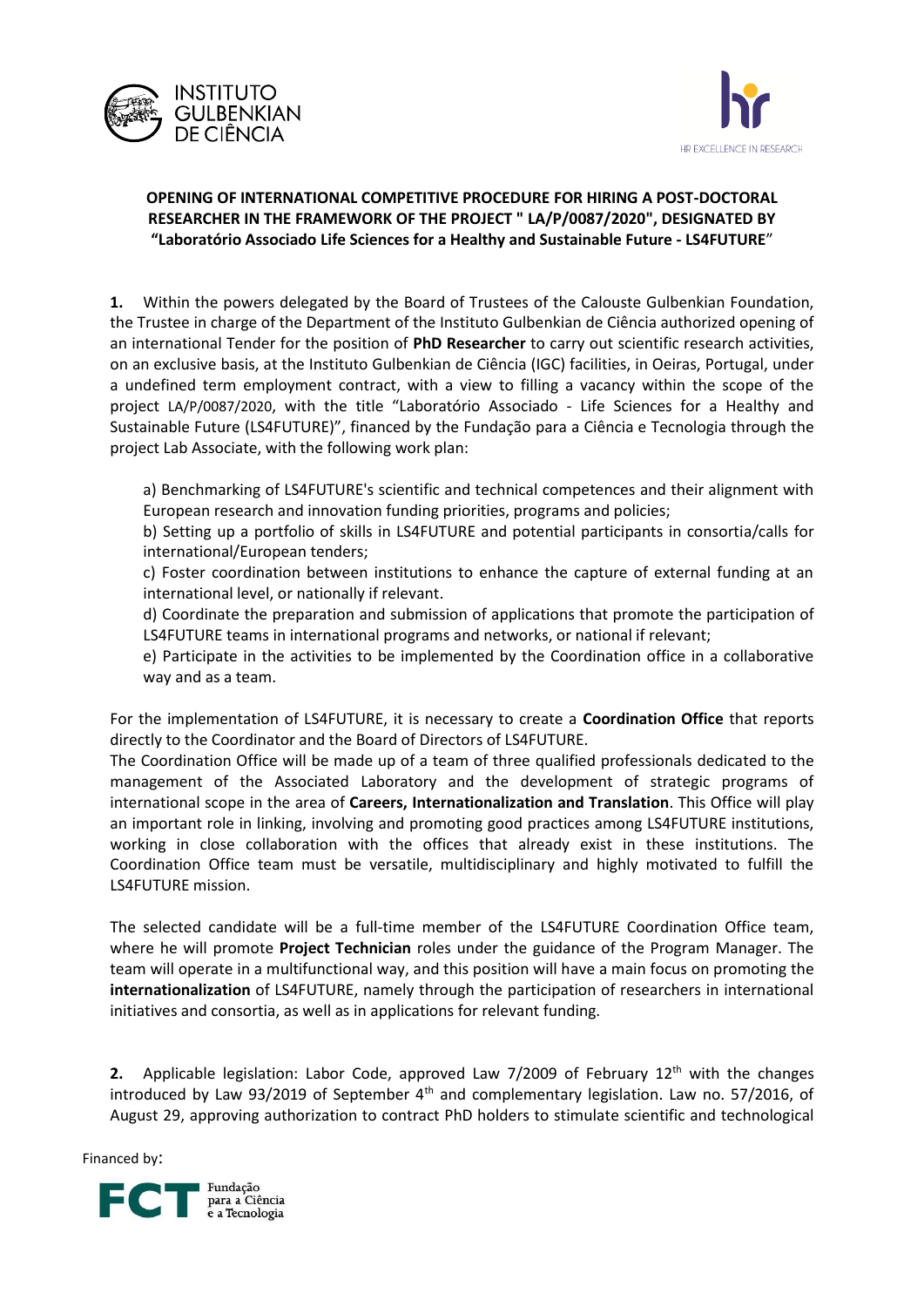



employment in all areas of knowledge (RJEC), subsequently amended by Law No. 57/2017, of 19 July. Regulatory Decree No. 11-A / 2017 of December 29.

**3.** In accordance with Article 13 of RJEC, the tender selection panel will be as follows:

President: Dr. Inês Cardoso Pereira, ITQB NOVA; Members: Dr. Mónica Bettencourt Dias, IGC and Dr. Paulo Pereira, CEDOC; Substitute members: Dr. José Cabeçadas, IPOLFG e Dr. Paula Marques Alves, IBET.

**4.** The work will be carried out at the IGC and at the various institutions of the Associated Laboratory LS4FUTURE.

The LS4FUTURE Associate Laboratory is a partnership of four Research Units - MOSTMICRO-ITQB, INOVA4HEALTH, IGC and GREEN-IT - all classified as "Excellent" by the Foundation for Science and Technology, I.P. (FC&T, I.P.). These Research Units belong to five research institutions: ITQB NOVA, the Institute of Experimental and Technological Biology (iBET), the Instituto Gulbenkian de Ciência (IGC), the Center for Chronic Diseases of the Faculty of Medical Sciences (CEDOC) and the Portuguese Institute of Oncology of Lisbon Francisco Gentil (IPOLFG). ITQB NOVA and the Faculty of Medical Sciences are two organic units of the Universidade Nova de Lisboa and the IGC is part of the Calouste Gulbenkian Foundation (FCG).

LS4FUTURE is a unique infrastructure in Portugal dedicated to the study of Life Sciences with a transdisciplinary vision, focused on Health and Sustainability, working at various levels of complexity in fundamental, applied, and translational research. The vision of LS4FUTURE fits into a global concept of One Health, with research directed towards Human and Environmental Health, in an integrated approach, contributing to a Sustainable Future of humanity and our planet.

**5.** The employment contract will be for an Undefined term employment contract, pursuant to article 18 and paragraph b) of paragraph 1 and paragraph 3 of article 6 of Decree-Law n.º 57/2016, of 29 August , amended by Law No. 57/2017, of 19 July, under the legal terms in force. The contract is expected to start in July/August 2022.

**6.** The monthly gross remuneration to be attributed is according to paragraph 3 of article 23 of the RJEC, corresponding to the 38<sup>h</sup> level of the single remuneration table (TRU), approved by Decree-law no. 09-A/2021.

**7**. Applicants to this Tender can be national, foreign, and stateless candidates who hold a doctoral degree in biology or similar and have a scientific and professional curriculum that demonstrates an adequate profile for the activity to be developed. If the doctorate degree was awarded by a foreign higher education institution, it must comply with the provisions of Decree-Law no. 66/2018, of August 16 and of the Regulatory Ordinance No. 33/2019, of January 25, and all formalities established therein must be complied with at the stage of signing the contract. In case the doctorate degree of the selected candidate does not comply with the Decree-Law above mentioned including all its formalities, the Selection Panel reserves the right to select the next best candidate.

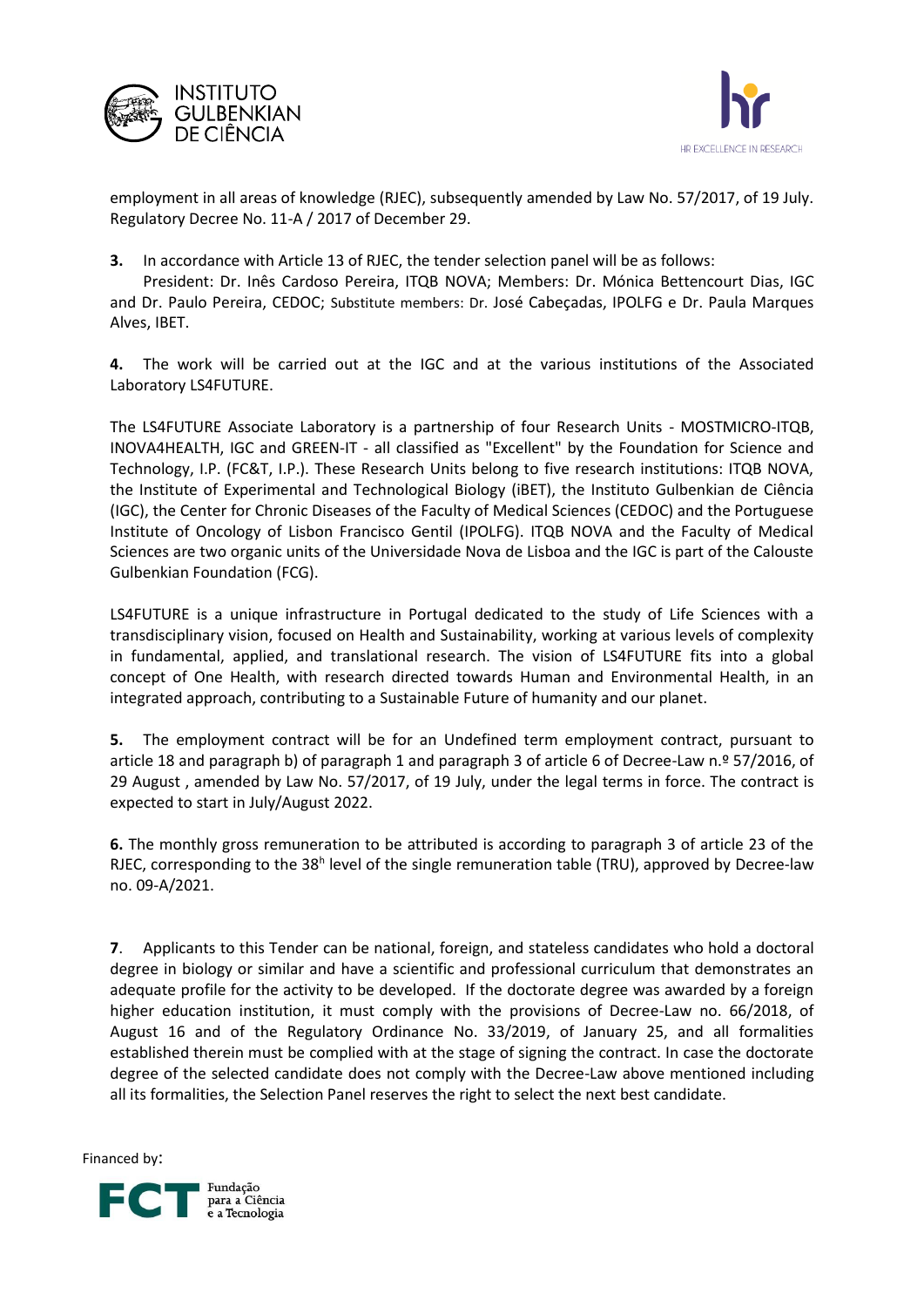



**8.** General tender admission requirements are: Higher Education, with a minimum qualification at the PhD level in the Life Sciences or other relevant areas; Previous experience in similar or relevant roles for the position; Fluency in: (i) Portuguese, spoken and written; and (ii) English, spoken and written;

Value added skills: Post-doctoral professional experience developed in scientific institutions; Experience in multicultural and international work environments; Strong communication, interpersonal and teamwork skills.

**9.** Evaluation criteria: Applications will be evaluated according to the Curriculum vitae and the motivation letter (90%). Interview of the selected candidates will represent 10% of the final mark. Pursuant to Article 5 of RJEC, the selection is to be made based on the candidate's scientific and curricular evaluation and on the relevance, quality and timeliness of scientific production of the last five years considered most relevant by the candidate. The five-year period mentioned can be extended by the panel, if requested by the candidate, when justified on grounds of suspension of scientific activity for socially protected reasons, such as parental leave, prolonged serious illness, and other situations of unavailability for work that is legally protected.

**10**. The deliberation is done through the nominal vote of the Jury according eligibility and selection procedures. No abstention is allowed. The final classification system for candidates is expressed on a scale of 0-100.

**11.** Minutes of the panel meeting should be drawn up to include a summary of all occurrences of the said meeting, as well as all votes cast by the members with the respective justification together with an ordered list of approved candidates with their respective classification. These minutes should be made available to candidates whenever requested.

**12.** The final decision of the jury should be validated by the institutional leader who also decides on the recruitment.

**13.** Application submission:

**13.1.** A written request should be addressed to the Director of the Instituto Gulbenkian de Ciência with the subject **"LS4FUTURE\_Call for Post-Doctorate"** and sent to the email [igcpositions](mailto:igcpositions@igc.gulbenkian.pt)[@igc.gulbenkian.pt.](mailto:igcpositions@igc.gulbenkian.pt)This must include the following information concerning the applicant: announcement identification, full name, number and date of validity of the Identity Card or passport, tax identification number, date and place of birth, contact address, including e-mail address and telephone contact.

**13.2.** Applications should include support documents (single pdf file named **"CandidateName\_LS4FUTURE\_PosDoc"**) and proof of the conditions laid down in above points for admission to this call, mainly:

a) Letter of Motivation

b) Copy of certificate or doctoral diploma referring its conclusion date

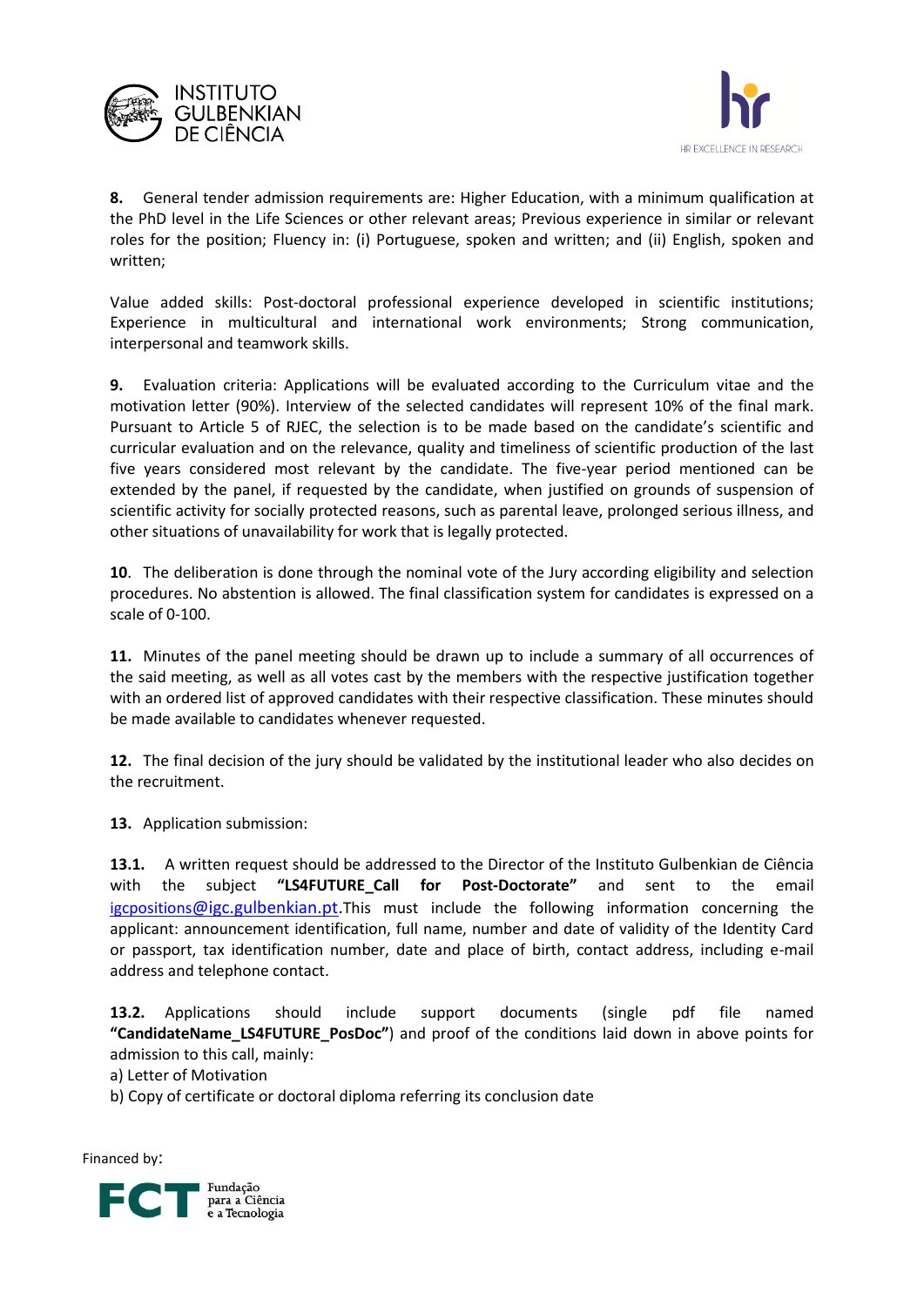



c) Detailed curriculum vitae, structured in accordance with above items and a brief description of the most relevant scientific activities of the last 5 years

d) Two reference contacts

e) Other documents relevant to the evaluation of qualifications in the related scientific area

All candidates (taxpayers in Portugal) are required to present evidence of the fulfillment of their individual obligations towards the Portuguese Tax Authority and Social Security. Failure to comply with this requirement will be considered as a criterion for exclusion from the recruitment process.

**13.3.** The deadline for the applications submission of this announcement, is from 21/06/2022 **until the position is filled**. To comply with the minimum 10 working days, this call will be open at least until 04/07/2022.

**14.** All candidates who fail to submit their application correctly or who to provide the requirements imposed by this tender within the dates indicated or who do not meet the legal requirements necessary to be hired under a term employment contract herein are excluded from admission. In case of doubt, the panel is entitled to request further documentation to support candidate statements.

**15.** False statements by candidates shall be punished by the law.

**16.** The list of admitted and excluded candidates as well as the final classification list will be published on the Instituto Gulbenkian de Ciência internet site [http://www.igc.gulbenkian.pt](http://www.igc.gulbenkian.pt/) . The candidates will be notified by e-mail with receipt of delivery of the notification.

**17**. Deadline for Final Decision and Claims: Within a maximum period of 90 days, counting from the deadline for the the submission of the applications, the final decision of selection panel shall be announced. After being notified of the panel's decision, applicants shall have 10 working days to issue an opinion.

**18.** This tender is intended exclusively to fill this specific vacancy and can be terminated at any time until the approval of the final candidate list, expiring with the respective occupation of the said vacancy.

**19.** The hiring decision may, by duly substantiated act of the member of the Board of Trustees mandated for this purpose, be revoked for reasons of strategic management, determined by the reorganization of the organic unit in question or by unforeseeable supervening circumstances at the date of approval of the list of final ranking of candidates, relating to the assumptions of the decision to hire and based on reasons of manifest public and institutional interest that justify it.

## **20**. Non-discrimination and equal access policy:

The Instituto Gulbenkian de Ciencia of the Calouste Gulbenkian Foundation actively promotes a nondiscrimination and equal access policy, wherefore no candidate can be privileged, benefitted, impaired or deprived of any rights whatsoever, or be exempt of any duties based on ancestry, age, sex, sexual preference, marital status, family and economic conditions, education, origin or social